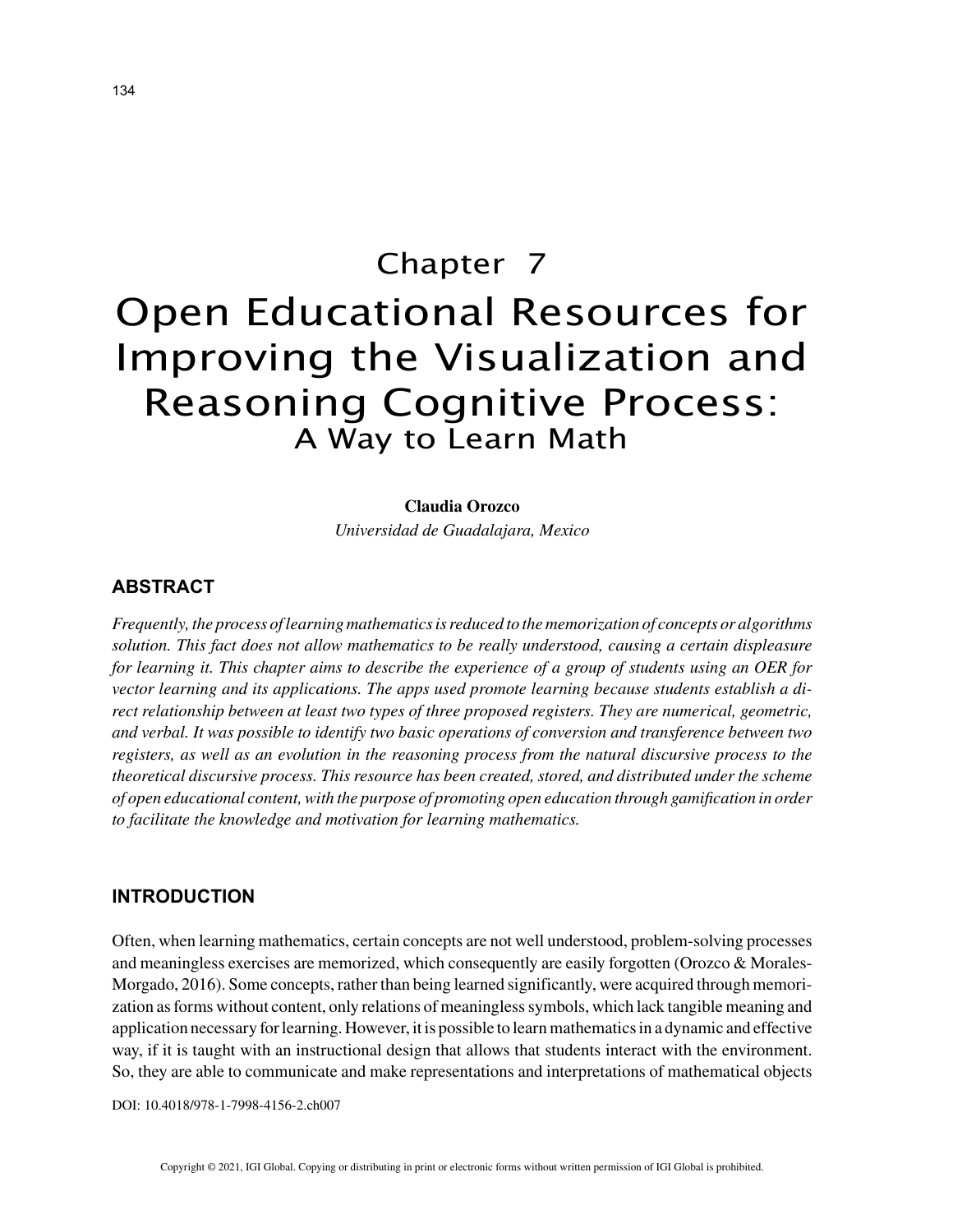#### *Open Educational Resources for Improving the Visualization and Reasoning Cognitive Process*

that lead to solving problems related to reality and situations that surround them (del Valle-Ramón, García-Valcárcel & Basilotta, 2020). Authors have created playful learning methodologies and strategies in order to combat students' lack of interest in learning mathematics during the first semesters of higher education. This fact makes the learning process towards mathematics attractive and encourages student's motivation, participation and creativity (Morales & Villa, 2019).

Soylu (2007) says that the reason students have difficulty understanding is because the concepts are difficult to articulate and require a high level of mental activity. Another aspect is that they do not see the importance of the use of the concepts in some area of their interest (Dominguez, García-Planas, & Taberna, 2015). So, they are not aware of what the concepts mathematically mean or what applications they have.

In this way, the use of semiotics representations is essential for the teaching-learning process of certain mathematical concepts. However, in an expository class some representations are not as simple to construct. They require too much time for their elaboration, or the error of the human calculation can be performed. These factors may discourage or confuse the student, leading to a lack of interest, wrong learning, or lack of learning. Mathematical Software in the classroom could help with this situation. The construction, manipulation and reconfiguration of the semiotics representations can be executed instantaneously and, consequently, an adequate visualization of the concept is being represented.

On the other hand, García-Peñalvo, García de Figuerola and Merlo-Vega (2010a) mention that the Open Knowledge works in four main areas: Free Software, educational resources or Open Contents, scientific contents or Open Science and Open Innovation. The educational resources created in this proposal comply with the principles of the Open Contens area, since they are educational contents that have been created, stored and distributed under the scheme of free and open access. It is noteworthy that they were created with eXelearning and GeoGebra, a free mathematical software. That is, all content is open and easily accessible. Based on the above, these resources can be defined as Open Educational Resources (OERs), that is to say, "any type of educational materials that are in the public domain or introduced with an open license. The nature of these open materials means that anyone can legally and freely copy, use, adapt and re-share them" (UNESCO, 2002); and "thus contribute to the activities promoted by the Open Educational Movement, which is defined as open access educational activities for training" (Ramírez-Montoya & García-Peñalvo, 2015 in Orozco & Morales- Morgado, 2017, p.40). The OERs used in higher education promote the creation, transference and extension of scientific knowledge, since the student has open access to certain information from anywhere (García-Peñalvo, García de Figuerola & Merlo-Vega, 2010b). These types of practices promote the so-called open educational movement (Ramírez-Montoya, 2015), that enables trainers to innovate in their teaching and research practices, create shared construction experimentation laboratories, collaborative academic networks, multidisciplinary projects that transcend contexts and research in order to generate open knowledge.

The use of OERs promotes open education through gamification, which shows two benefits, on the one hand, democratization and access to knowledge, and on the other, the motivation generated by virtual recreational environments for learning (Garcìa-Holgado et al, 2020). Therefore, this work proposes the use of a collection of OERs for teaching and learning definitions, types and basic operations of vectors. They were built with GeoGebra and eXelearning. The purpose of these constructions is to enhance the understanding of concepts, based on certain cognitive processes that students experience when learning geometry. The objective of this work is to identify the effects of OER's use for learning definition and graphic representation of operations with vectors.